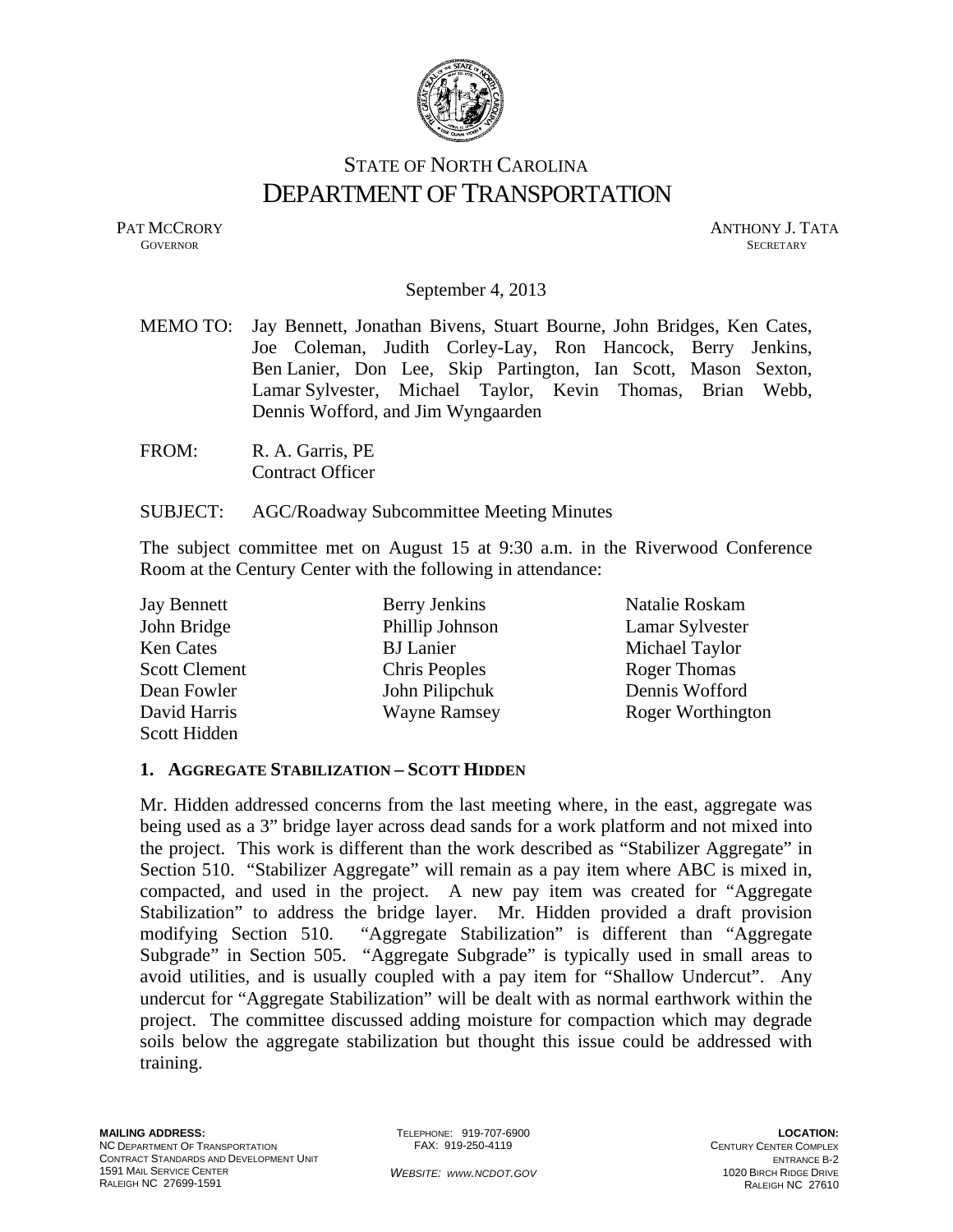## **2. SOIL-CEMENT BASE (FDR) – SCOTT HIDDEN**

Mr. Hidden presented a draft provision modifying Section 542 Soil-Cement Base for the work of Full Depth Reclamation (FDR). This provision does not use emulsions. Instead, the asphalt is broken and mixed into cement.

### **3. GEOTECHNICAL SUMMARY TABLE – SCOTT HIDDEN**

Mr. Hidden asked for feedback regarding the Geotechnical summary table in the plans which addressed a request from a previous meeting to specify where to place geotextiles, subgrade stabilization, rock plating and other geotechnical items. Feedback was positive.

#### **4. GEOTEXTILE SPECIFICATION – SCOTT HIDDEN**

Mr. Hidden noted that the Department has been studying geotextile quality control and quality assurance measures. The current geotextile specification in Section 1056 references AASHTO M 288 and NTPEP. NTPEP is an AASHTO organization that tests to the AASHTO standard through independent laboratories and provides onsite manufacturer audits for geotextiles.

Mr. Hidden provided a draft provision revising Section 1056 and requiring geotextiles to be listed on the Department's Approved Products List (APL). The Department added geotextiles to the APL at https://apps.dot.state.nc.us/vendor/approvedproducts/ and will begin verifying that geotextiles are on the APL for projects let January 2014 or later.

#### **5. WHITE LINING FOR STATIONARY WORK ZONE SIGNS –LAMAR SYLVESTER/DEAN FOWLER**

Mr. Sylvester noted that a revised resurfacing provision, in use since July, addresses payment for work zone stationary signs. He requested feedback from the committee regarding this provision's use.

Mr. Fowler noted that the first job using the new provision had an issue because there were five Y-lines and only two signs are allowed. He is concerned about the communication and responsibility for assigning locations for these signs, and the compensation for sign relocation if the signs are placed but the Department requests that they be moved. He would like to see the Department or the prime contractor stake sign locations. If not, he would like to be compensated for locating the signs.

Mr. Sylvester indicated that, at this time, the Department is not planning to add a new pay item for locating signs as that work is included in existing pay items. By the same logic, the Department is not responsible for staking sign locations because that work is included in the pay item.

The committee discussed the impact of the new whitelining law which will go into effect next year and require either an exact sign location or placing a physical mark for sign location in order to call in locates within a quarter mile of the mark. Mr. Sylvester agreed to discuss this issue further with the Work Zone Traffic Control Unit.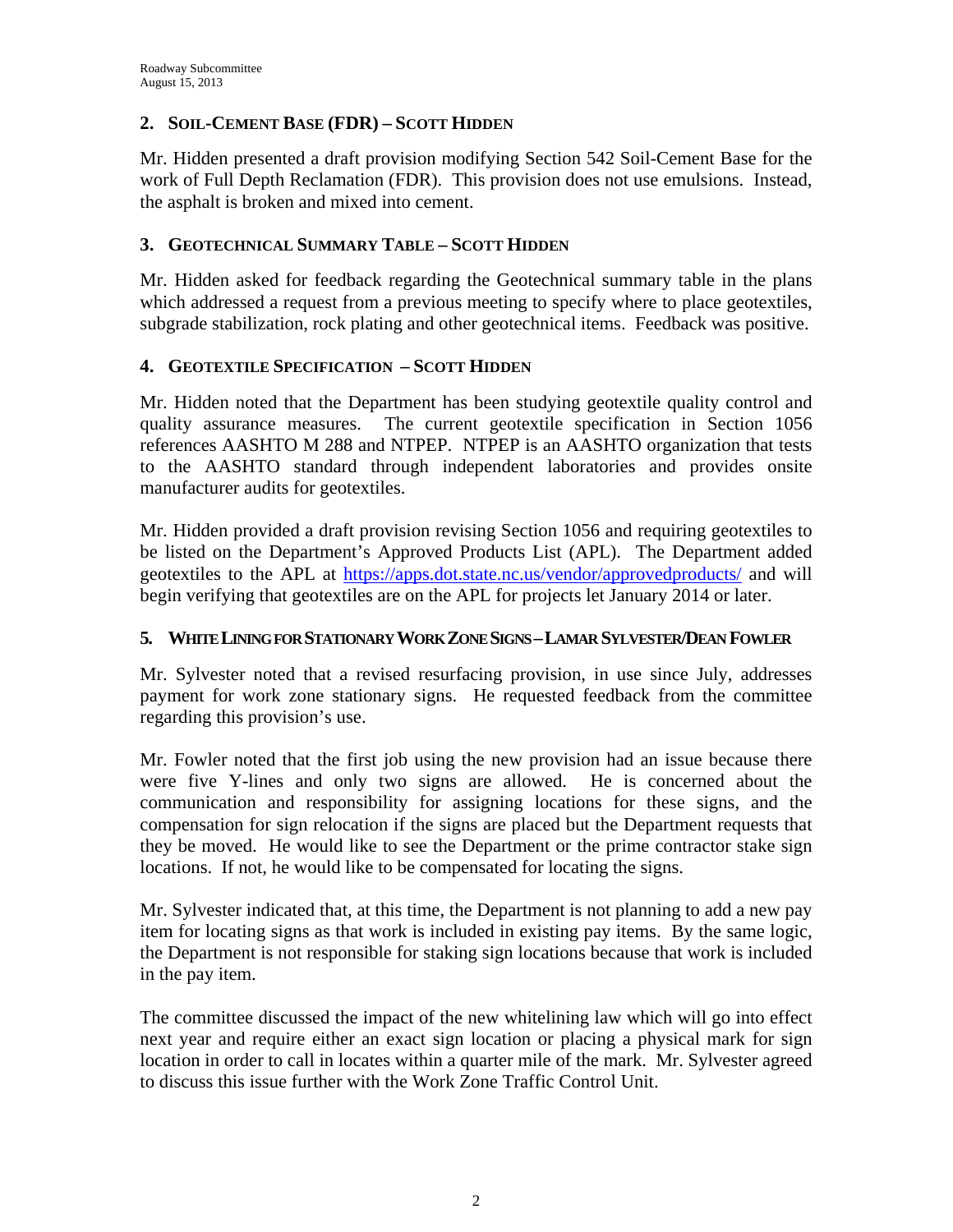#### **6. EXTENDED TIME CONTRACTS WITH LUMP SUM ITEMS –LAMAR SYLVESTER/DEAN FOWLER**

Mr. Sylvester reviewed the request for additional compensation for lump sum pay items going past the completion date; however, no specification change is expected at this time. Changes to the specifications would impact multiple pay items. Mr. Fowler noted that about 40% of the projects overrun the completion date, and lump sum items are not getting extra pay for the extended time. Mr. Sylvester noted that the Department is willing to look at individual situations.

### **7. PERMANENT VEGETATION ESTABLISHMENT – LAMAR SYLVESTER**

Mr. Sylvester presented a draft revision of the permanent vegetation establishment which will go in effect on October let projects. The changes allow the Department to take over the NPTDS until final inspection of the project and clarified the vegetation establishment criteria. The committee discussed how basins and other pay items are treated with this provision.

#### **8. SKIMMER BASINS – MICHAEL TAYLOR**

Mr. Taylor expressed concerns with the current skimmer basin design. He noted that the current design has experienced blow out around the PVC pipes at low points in the project. He noted issues with blow out and sediment loss from basins inlet failures. Mr. Harris noted that a redesigned basin is being tested with impervious fabric to prevent seepage under the fabric. Sturdier seep collars were also discussed.

The committee discussed the maximum number of skimmer basins per project and the cost of moving and replacing skimmer basins is included as the price paid per skimmer basin.

Mr. Harris mentioned that IAS Skimmers has a new basin design with a different outlet orifice. He requested feedback on the use of this basin.

Mr. Jenkins asked for feedback regarding the new organization in DENR, specifically the Water Resources Division. The committee noted DENR's understanding of the recent heavy rain events. The issue regarding sediment removal due to the unusual rains was discussed. Contractors should discuss potential for force account payment with the Resident Engineer if the records support such action.

## **9. UTILITY PIPE MATERIALS – MICHAEL TAYLOR**

Mr. Taylor noted that some proposals do not specify the type of pipe material for water lines or other utilities. He asked if the Department could provide the specifics for the pipes required by the utility owners. Mr. Worthington noted that the Department does specify when there are specific requirements. Using the specifications, the contractor may choose the lowest cost material if the utility or local government did not specify a restrictive material. If the pipe material was not specified, but it is restrictive, the change in specification should be handled through a supplemental agreement. Mr. Worthington noted that his unit is discussing utility requirements earlier in the process and ultimately would like to take utilities out of the contract.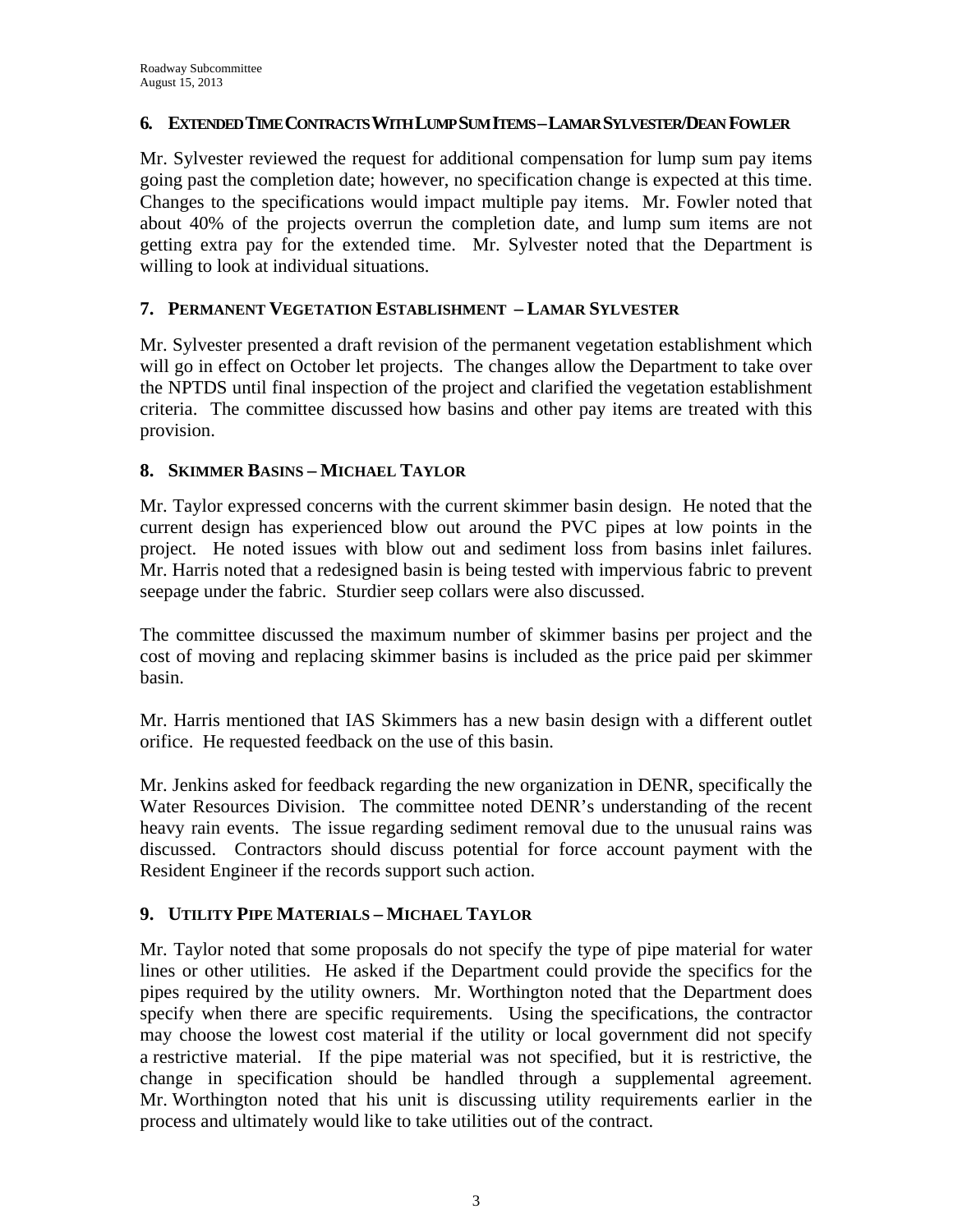Mr. Taylor noted that when there is a change in the utility plans, the mega lugs and other fittings are incidental to the straight run of pipe, but the price of pipe is often less expensive than the fittings. The bids for pipe have increased to compensate for the fittings. He requested that the Department consider a per unit pay item for the fittings to address the increased price of adding additional fittings.

### **10. UTILITY ISSUES – ROGER WORTHINGTON**

Mr. Worthington noted that several low impact bridges are being handled by the Divisions and consultants and are not being reviewed by the Utilities Unit. There was an issue with utility owners not being notified about the work.

Mr. Worthington noted that the Clean Water Act's copper and lead rules go into effective on January 1, 2014. All copper fittings used on projects will need to be lead free.

#### **11. EXPRESSWAY GUTTER FRAME – MICHAEL TAYLOR**

Mr. Taylor noted that the expressway frame gutter has a metal tab to lock it into the last lift of asphalt. The tab causes problems during compaction with rollers. Mr. Taylor requested that the Department consider a redesign that would allow the rollers to pass over the gutter frame. Mr. Thomas will work with Joel Howerton to review the design.

The next meeting will be held on Thursday, October 17, 2013, at 9:30 am in the Riverwood Conference Room at the Century Center, Building B.

CC: Victor Barbour, PE Andy Gay, PE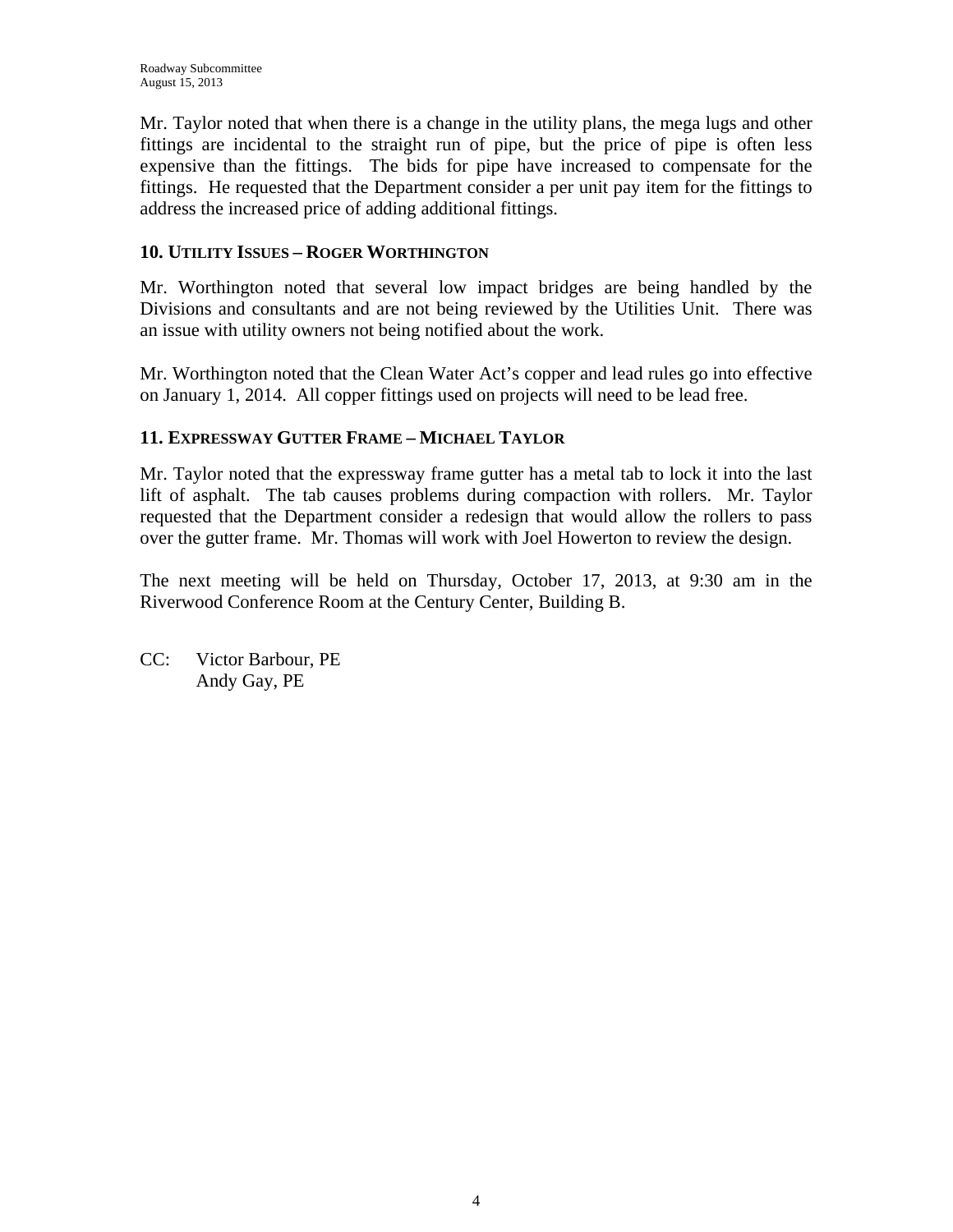# **AGGREGATE STABILIZATION:**

 $(2-2-13)$  SP5 R?

Revise the *2012 Standard Specifications* as follows:

Replace Section 510 with the following:

### **SECTION 510 AGGREGATE STABILIZATION**

#### **510-1 DESCRIPTION**

Stabilize subgrades with aggregate base course (ABC) in accordance with the contract or as directed. Define "aggregate" as ABC for stabilizer aggregate or Class IV aggregate stabilization. Define "stabilizer aggregate" as mixing aggregate with subgrade soils. Define "Class IV aggregate stabilization" as replacing subgrade soils with aggregate. Remove material as needed in cut areas. Install geotextile for soil stabilization as needed and place aggregate at locations shown on the plans.

#### **510-2 MATERIALS**

Refer to Division 10.

| <b>Item</b>                               | <b>Section</b> |
|-------------------------------------------|----------------|
| Aggregate for Stabilization               | 1008           |
| Geotextile for Soil Stabilization, Type 4 | 1056           |
| Select Material, Class IV                 | 1016           |

Use aggregate for stabilization for stabilizer aggregate and Class IV select material for Class IV aggregate stabilization.

#### **510-3 CONSTRUCTION METHODS**

When undercut is required for aggregate stabilization, undercut as needed to place aggregate as shown on the plans or as directed. Perform undercut excavation in accordance with Section 225.

#### **(A) Stabilizer Aggregate**

Spread aggregate uniformly and evenly with a mechanical spreader to the required thickness. Do not spread more aggregate than what can be mixed and compacted within a week. Mix aggregate with the top 3" of subgrade soils until aggregate and soils are uniformly mixed. Compact stabilizer aggregate to 100% of AASHTO T 99 as modified by the Department.

#### **(B) Class IV Aggregate Stabilization**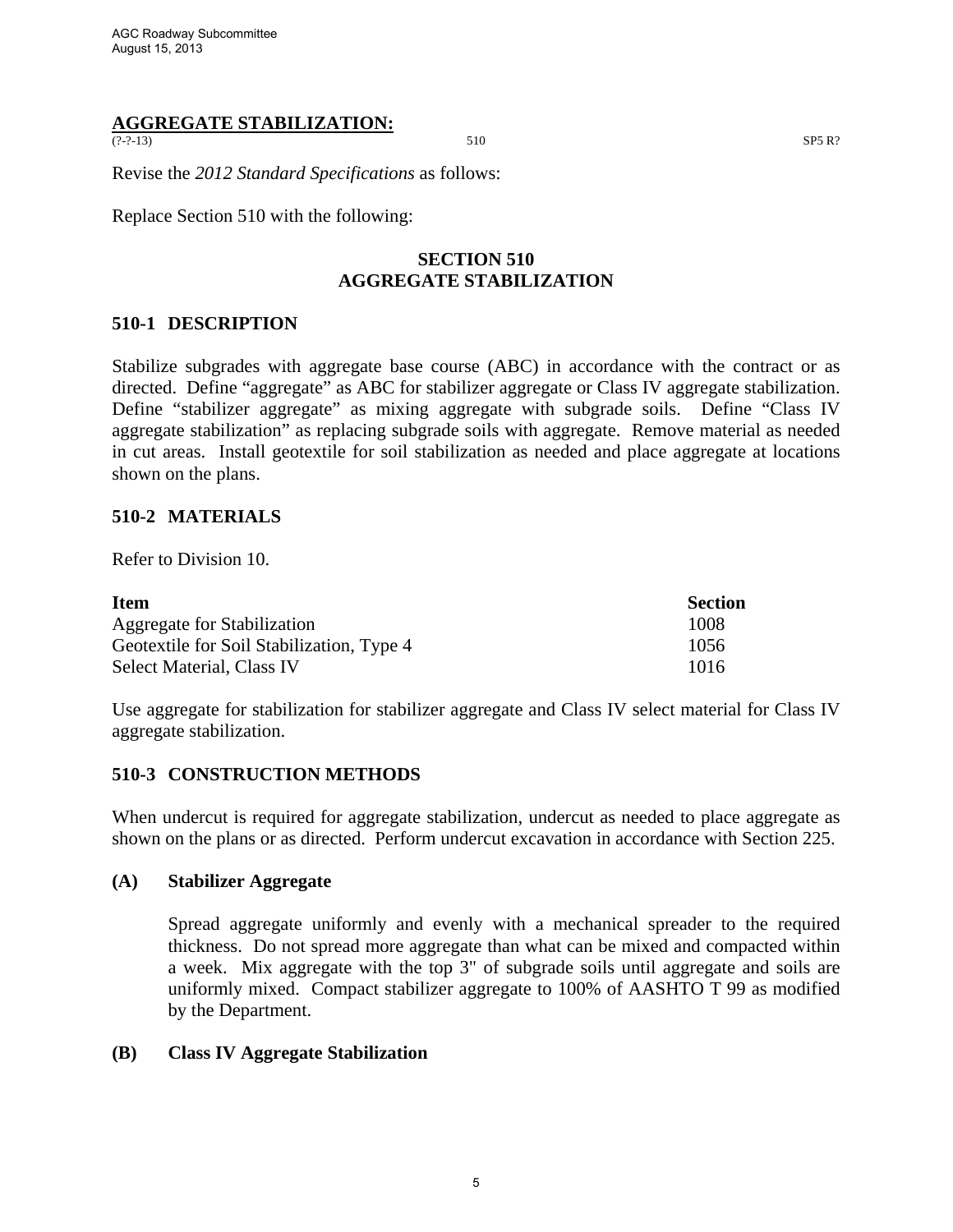When geotextile for soil stabilization is required, install geotextiles in accordance with Article 270-3. Place aggregate by end dumping aggregate on geotextiles or subgrade soils. Do not operate heavy equipment on geotextiles or subgrade soils until geotextiles or soils are covered with the required thickness of aggregate. Compact Class IV aggregate stabilization less than 6" thick with a smooth wheeled roller without vibration to the satisfaction of the Engineer. Compact Class IV aggregate stabilization with a thickness of 6" or more to 92% of AASHTO T 180 as modified by the Department or to the highest density that can be reasonably obtained.

#### **(C) Maintenance**

Maintain aggregate stabilization in an acceptable condition and minimize the use of heavy equipment on aggregate in order to avoid damaging subgrades. Provide and maintain drainage ditches and drains as required to prevent entrapping water in aggregate stabilization.

#### **510-4 MEASUREMENT AND PAYMENT**

*Stabilizer Aggregate* and *Class IV Aggregate Stabilization* will be measured and paid in tons. Aggregate will be measured by weighing material in trucks in accordance with Article 106-7. The contract unit price for *Stabilizer Aggregate* and *Class IV Aggregate Stabilization* will be full compensation for furnishing, hauling, handling, placing, mixing, compacting and maintaining aggregate.

*Geotextile for Soil Stabilization* will be measured and paid in accordance with Article 270-4. Materials excavated to place aggregate below the subgrade or ground line, whichever is lower, will be measured and paid in accordance with Article 225-7.

Payment will be made under:

| Pay Item                         | Pay Unit |
|----------------------------------|----------|
| Stabilizer Aggregate             | Ton      |
| Class IV Aggregate Stabilization | Ton.     |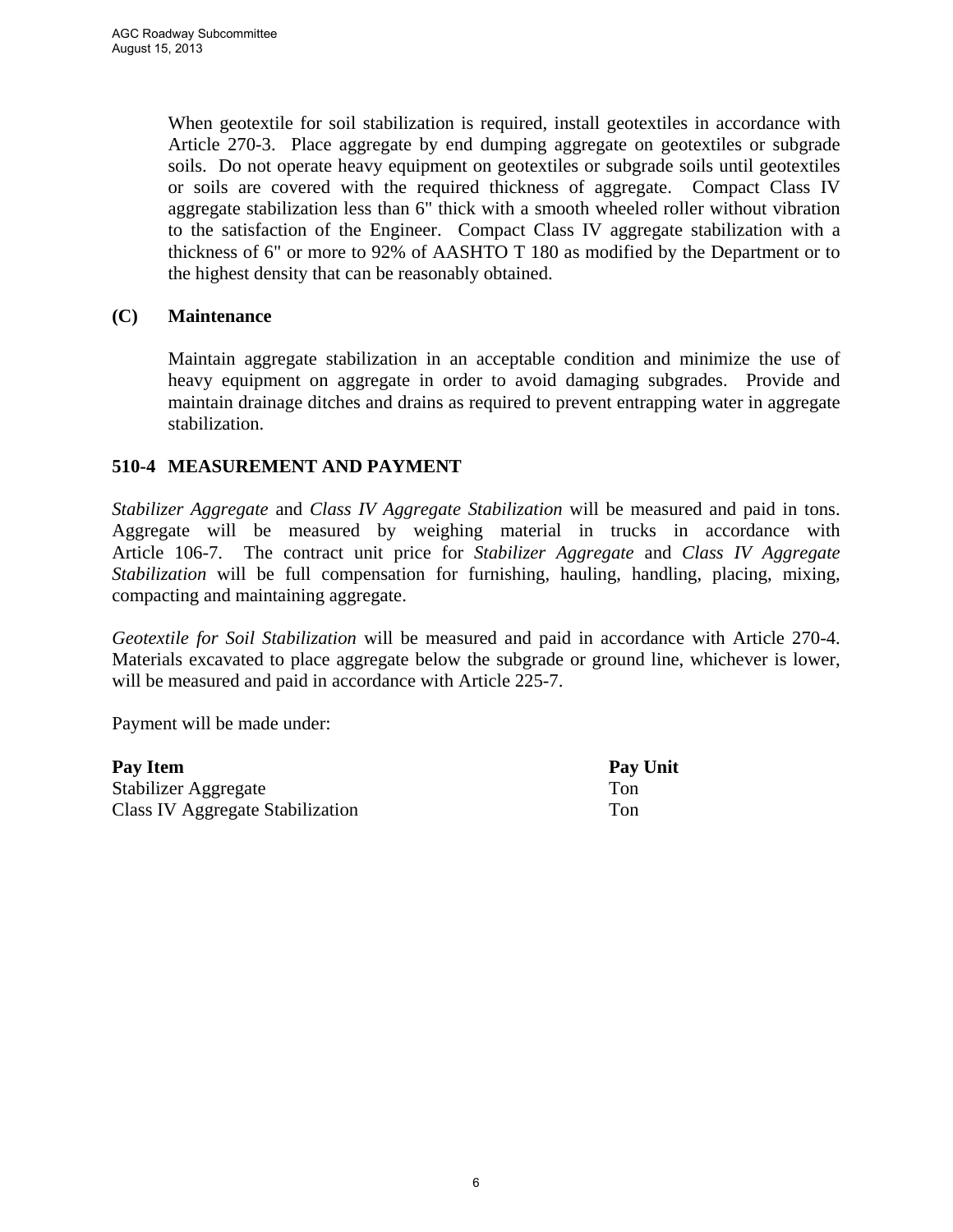#### **SOIL-CEMENT BASE (FULL DEPTH RECLAMATION):**<br> $\frac{672}{542}$  $(2-2-13)$  SP5 R?

Revise the *2012 Standard Specifications* as follows:

**Page 5-20, Article 542-1 DESCRIPTION, line 15**, add " existing asphalt pavement," after "treating the".

#### **Page 5-20, Article 542-1 DESCRIPTION**, add the following:

Define "full depth reclamation" (FDR) as a type of soil-cement base that includes treating the existing flexible pavement section consisting of asphalt pavement and base course.

#### **Page 5-21, Subarticle 542-4(E) Compaction Equipment**, add the following:

Use vibratory sheepsfoot, vibratory smooth drum and pneumatic tire rollers for FDR.

**Page 5-21, Article 542-4 EQUIPMENT**, add the following:

#### **(G) FDR Equipment**

An asphalt reclaimer and motor grader equipped with a cross slope indicator are required for FDR. Use a self-propelled reclaimer with at least 400 horsepower (hp), a cutter depth of at least 12", a cutter width of at least 8 ft and a metered water additive system with a full width spray bar. Use a water truck with flow rate control to add water directly to the asphalt reclaimer. Submit details of the FDR equipment to the Engineer for acceptance at least 5 days before mobilizing equipment to the site.

**Page 5-21, Article 542-6 SCARIFYING**, add the following:

For FDR, pulverize existing asphalt pavement with an asphalt reclaimer to the required depth and maintain moisture content at or below optimum as determined by the Engineer.

**Page 5-22, Article 542-7 APPLICATION OF CEMENT, lines 13-15**, delete the first two sentences of the fourth paragraph and replace with the following:

Apply cement to sections sized so soil-cement base is completed within the traffic control requirements. Complete finishing soil-cement base within 4 hours of adding water to the soilcement mix except complete FDR within 3 hours of pulverizing existing asphalt pavement. If a road remains open for FDR, pulverize pavement in sections sized so FDR is completed within the same working day.

**Page 5-22, Article 542-8 MIXING, line 20**, add "Except for FDR, " before "Mixing will" and the following:

Mixing will be sufficient for FDR when 100% of the mixture passes a 2" sieve and at least 50% passes a No. 4 sieve, exclusive of any aggregate.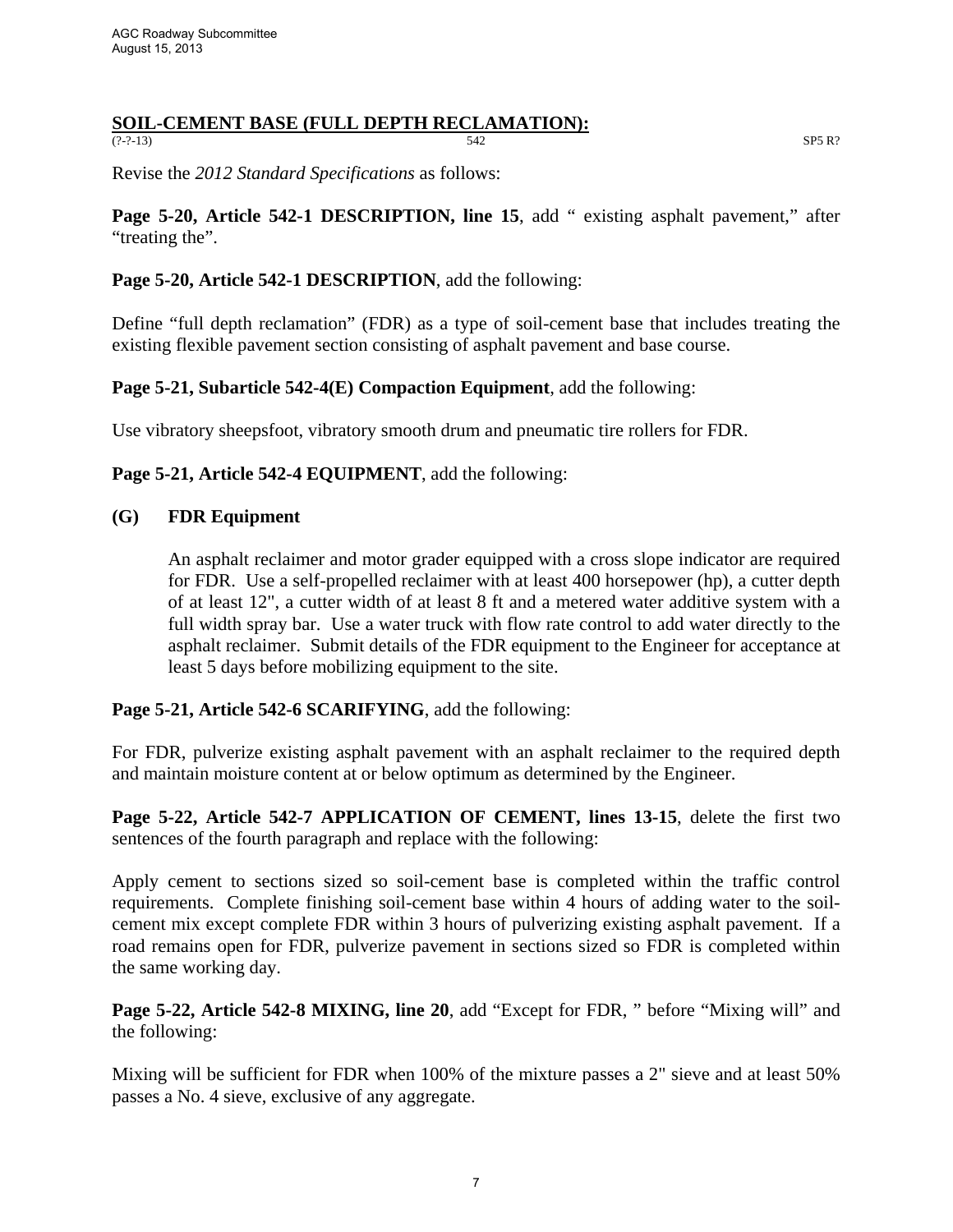**Page 5-22, Article 542-8 MIXING, line 23**, add "Except for FDR and " before "Immediately after" and the following:

During final mixing and compaction for FDR, maintain moisture content between optimum and optimum plus 1.5% as determined by the Engineer.

**Page 5-23, Article 542-12 CURING, line 18**, add "Except for FDR and " before "After the".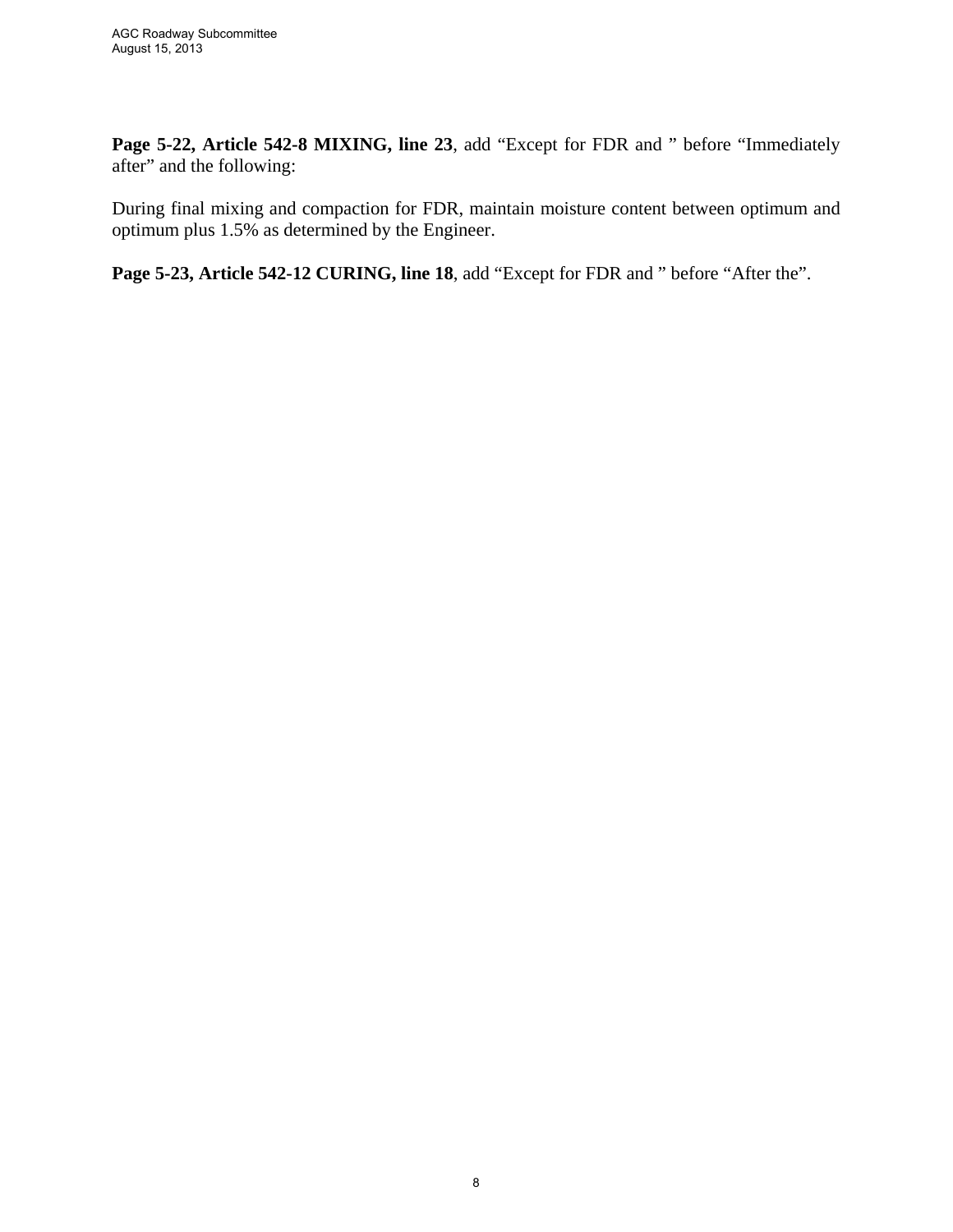| COMPUTED BY:<br>PROJECT NO<br>101<br>$\overline{\phantom{a}}$<br>,,,, <u>.</u> , | SHEET NO |
|----------------------------------------------------------------------------------|----------|
| <b>CHECKED BY:</b><br>DATE:<br>TÔ.                                               |          |

**TOTAL LF:**

0

**\*UD = Underdrain \*BD = Blind Drain \*SD = Subsurface Drain**

**CONTINGENCY** 

**∪ = Aggregate Subgrad \*AST = Aggregate Stabilization**

**\*Use Class 1, 2 or B riprap if riprap class is not shown for rock plating location.**

| <b>LINE</b> | <b>Beginning</b><br>Slope | Approx.<br><b>Station</b> | Ending<br>Slope | Approx.<br><b>Station</b> | Location<br>LT/RT | SY | LINE               | <b>Station</b> | <b>Station</b>   | SY          |
|-------------|---------------------------|---------------------------|-----------------|---------------------------|-------------------|----|--------------------|----------------|------------------|-------------|
|             |                           |                           |                 |                           |                   |    |                    |                |                  |             |
|             |                           |                           |                 |                           |                   |    |                    |                |                  |             |
|             |                           |                           |                 |                           |                   |    |                    |                |                  |             |
|             |                           |                           |                 |                           |                   |    | <b>CONTINGENCY</b> |                |                  |             |
|             |                           |                           |                 |                           | <b>TOTAL SY:</b>  | v  |                    |                |                  |             |
|             |                           |                           |                 |                           |                   |    |                    |                | <b>TOTAL SY:</b> | $\mathbf 0$ |
|             |                           |                           |                 |                           |                   |    |                    |                |                  |             |

| <b>LINE</b> | <b>Station</b> | <b>Station</b>   | SY |
|-------------|----------------|------------------|----|
|             |                |                  |    |
|             |                |                  |    |
|             |                |                  |    |
|             | CONTINGENCY    |                  |    |
|             |                |                  |    |
|             |                | <b>TOTAL SY:</b> |    |
|             |                |                  |    |

#### FOR PAVEMENT STABILIZATION SUMMARY OF GEOTEXTILE

| <b>LINE</b> | <b>Beginning</b><br>Slope | Approx.<br><b>Station</b> | Ending<br>Slope | Approx.<br><b>Station</b> | <b>Location</b><br><b>LT/RT</b> | <b>Rock Plating</b><br>Detail No.<br>1/2/3/4 | Riprap<br>Class*<br>1/2/B | SY |
|-------------|---------------------------|---------------------------|-----------------|---------------------------|---------------------------------|----------------------------------------------|---------------------------|----|
|             |                           |                           |                 |                           |                                 |                                              |                           |    |
|             |                           |                           |                 |                           |                                 |                                              |                           |    |
|             |                           |                           |                 |                           |                                 |                                              |                           |    |
|             |                           |                           |                 |                           |                                 |                                              |                           |    |
|             |                           |                           |                 |                           |                                 |                                              | <b>TOTAL SY:</b>          | 0  |
|             |                           |                           |                 |                           |                                 |                                              |                           |    |

# SUMMARY OF REINFORCED SOIL SLOPES (RSS)

| <b>LINE</b> | <b>Station</b>            | <b>Station</b> | Aggregate<br>Type*<br><b>ASU/AST</b> | Aggregate<br><b>Thickness</b><br><b>INCHES</b> | Shallow<br><b>Undercut</b><br>CY | <b>Class IV</b><br>Subgrade<br><b>TONS</b> | Geotextile<br>for Soil<br><b>Stabilization Stabilization</b><br>SΥ | <b>Stabilizer</b><br>Aggregate<br><b>TONS</b> | <b>Class IV</b><br>Aggregate<br><b>Stabilization</b><br><b>TONS</b> |
|-------------|---------------------------|----------------|--------------------------------------|------------------------------------------------|----------------------------------|--------------------------------------------|--------------------------------------------------------------------|-----------------------------------------------|---------------------------------------------------------------------|
|             |                           |                |                                      |                                                |                                  |                                            |                                                                    |                                               |                                                                     |
|             |                           |                |                                      |                                                |                                  |                                            |                                                                    |                                               |                                                                     |
|             |                           |                |                                      |                                                |                                  |                                            |                                                                    |                                               |                                                                     |
|             | <b>CONTINGENCY</b>        |                |                                      |                                                |                                  |                                            |                                                                    |                                               |                                                                     |
|             |                           |                |                                      |                                                |                                  |                                            |                                                                    |                                               |                                                                     |
|             |                           |                |                                      | <b>TOTAL CY/TONS/SY:</b>                       | $\Omega$                         | 0                                          | $\Omega$                                                           | 0                                             | 0                                                                   |
|             |                           |                |                                      |                                                |                                  |                                            |                                                                    |                                               |                                                                     |
|             | ARII - Agaroanto Rubarado |                |                                      |                                                |                                  |                                            |                                                                    |                                               |                                                                     |

## SUMMARY OF EMBANKMENT WAITING PERIODS

| n | <b>MONTHS</b> | <b>LINE</b> | <b>Station</b> | <b>Station</b> | Surcharge<br>Height<br>ET | <b>MONTHS</b> |
|---|---------------|-------------|----------------|----------------|---------------------------|---------------|
|   |               |             |                |                |                           |               |
|   |               |             |                |                |                           |               |
|   |               |             |                |                |                           |               |

## AND SURCHARGE WAITING PERIODS SUMMARY OF SURCHARGES

| ____   | LIN |
|--------|-----|
| $\sim$ |     |
|        |     |
|        |     |

## SUMMARY OF ROCK PLATING

SUMMARY OF SUBSURFACE DRAINAGE

| <b>LINE</b> | <b>Station</b> | <b>Station</b> | <b>MONTHS</b> |
|-------------|----------------|----------------|---------------|
|             |                |                |               |
|             |                |                |               |
|             |                |                |               |

**LINE Station Station**

**Location LT/RT/CL**

**Drain Type\* UD/BD/SD**

| S | Gauge No. | <b>LINE</b> | <b>Approx. Station</b>      | Approx.<br>Offset |
|---|-----------|-------------|-----------------------------|-------------------|
|   |           |             |                             |                   |
|   |           |             |                             |                   |
|   |           |             |                             |                   |
|   |           |             |                             |                   |
|   |           |             | <b>TOTAL GAUGES (EACH):</b> |                   |
|   |           |             |                             |                   |

### BRIDGE WAITING PERIODS SUMMARY OF

# SUMMARY OF AGGREGATE SUBGRADE/STABILIZATION

# **(?-?-13)**

| ۱e*<br>D | LF | <b>Bridge Description</b> | End Bent/<br>Bent No. | <b>MONTHS</b> |
|----------|----|---------------------------|-----------------------|---------------|
|          |    |                           |                       |               |
|          |    |                           |                       |               |
|          |    |                           |                       |               |
|          |    |                           |                       |               |

## SUMMARY OF SETTLEMENT GAUGES

# **STATE OF NORTH CAROLINADIVISION OF HIGHWAYS**

#### 9

| PROJECT NO. | SHEET NO. |
|-------------|-----------|
|             |           |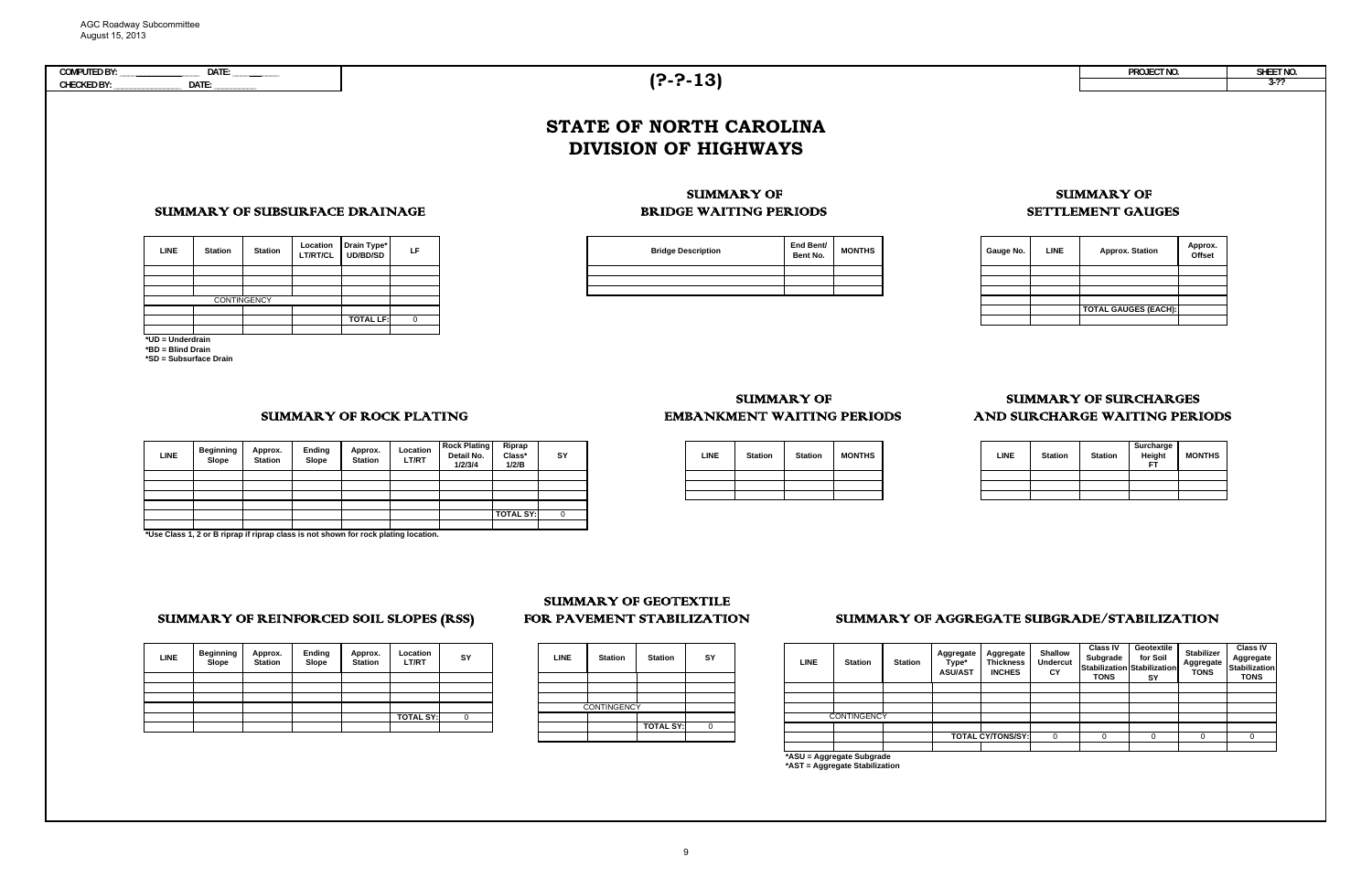# **MATERIALS:**<br> $(2-21-12)$  (Rev.  $\frac{5-21-13}{21-21-14}$ )

(2000, 1005, 1050, 1056, 1074, 1078, 1080, 1081, 1087, 1092 SP10 R01

Revise the *2012 Standard Specifications* as follows:

#### Page 10-1, Article 1000-1, DESCRIPTION, line 14, add the following:

Use materials which do not produce a mottled appearance through rusting or other staining of the finished concrete surface.

#### Page 10-5, Table 1000-1, REQUIREMENTS FOR CONCRETE, replace with the following:

|                                     |                                                              |                                         |                           | <b>REQUIREMENTS FOR CONCRETE</b>         | <b>TABLE 1000-1</b>       |                                             |                           |                          |                          |                          |                          |
|-------------------------------------|--------------------------------------------------------------|-----------------------------------------|---------------------------|------------------------------------------|---------------------------|---------------------------------------------|---------------------------|--------------------------|--------------------------|--------------------------|--------------------------|
|                                     |                                                              |                                         |                           | <b>Maximum Water-Cement Ratio</b>        |                           |                                             | Consistency<br>Max. Slump |                          |                          | <b>Cement Content</b>    |                          |
| Concrete<br>Class of                | Min. Comp.<br>at 28 days<br>Strength                         | <b>Air-Entrained</b><br><b>Concrete</b> |                           | Non Air-<br><b>Entrained</b><br>Concrete |                           | Vibrated                                    | Vibrated<br>Non-          | <b>Vibrated</b>          |                          |                          | <b>Non-Vibrated</b>      |
|                                     |                                                              | Rounded<br>Aggregate                    | Angular<br>Aggre-<br>gate | Rounded<br>Aggregate                     | Angular<br>Aggre-<br>gate |                                             |                           | Min.                     | Max.                     | Min.                     | Max.                     |
| Units                               | psi                                                          |                                         |                           |                                          |                           | inch                                        | inch                      | lb/cy                    | lb/cy                    | lb/cy                    | lb/cy                    |
| AA                                  | 4,500                                                        | 0.381                                   | 0.426                     | $\overline{a}$                           |                           | 3.5                                         |                           | 639                      | 715                      | $\overline{a}$           |                          |
| AA Slip<br>Form                     | 4.500                                                        | 0.381                                   | 0.426                     | $\overline{\phantom{a}}$                 | $\overline{\phantom{0}}$  | 1.5                                         | $\overline{\phantom{a}}$  | 639                      | 715                      | $\overline{\phantom{a}}$ | $\overline{\phantom{a}}$ |
| Drilled Pier                        | 4,500                                                        | L,                                      | $\overline{a}$            | 0.450                                    | 0.450                     | $\blacksquare$                              | $5-7$ dry<br>$7-9$ wet    | $\overline{a}$           | $\overline{a}$           | 640                      | 800                      |
| $\mathbf{A}$                        | 3,000                                                        | 0.488                                   | 0.532                     | 0.550                                    | 0.594                     | 3.5                                         | $\overline{4}$            | 564                      | $\overline{a}$           | 602                      |                          |
| $\overline{B}$                      | 2,500                                                        | 0.488                                   | 0.567                     | 0.559                                    | 0.630                     | 2.5                                         | $\overline{4}$            | 508                      |                          | 545                      |                          |
| <b>B</b> Slip<br>Formed             | 2,500                                                        | 0.488                                   | 0.567                     | $\blacksquare$                           | $\overline{\phantom{a}}$  | 1.5                                         | $\overline{\phantom{a}}$  | 508                      | $\overline{\phantom{a}}$ | $\overline{a}$           | $\overline{a}$           |
| Sand Light-<br>weight               | 4,500                                                        | $\overline{a}$                          | 0.420                     | $\overline{\phantom{a}}$                 | $\overline{a}$            | $\overline{4}$                              | $\overline{a}$            | 715                      | $\overline{a}$           | $\overline{a}$           | $\overline{a}$           |
| Latex<br>Modified                   | 3,000<br>7 day                                               | 0.400                                   | 0.400                     | $\overline{a}$                           | $\overline{a}$            | 6                                           | $\overline{\phantom{a}}$  | 658                      | $\overline{\phantom{a}}$ | ٠                        | $\overline{a}$           |
| Flowable<br>Fill<br>excavatable     | 150 max.<br>at 56 days                                       | as needed                               | as needed                 | as needed                                | as needed                 | $\overline{\phantom{a}}$                    | Flow-<br>able             |                          |                          | 40                       | 100                      |
| Flowable<br>Fill<br>non-excavatable | 125                                                          | as needed                               | as needed                 | as needed                                | as needed                 | $\overline{\phantom{a}}$                    | Flow-<br>able             | $\overline{\phantom{a}}$ | $\overline{\phantom{a}}$ | 100                      | as<br>needed             |
| Pavement                            | 4,500<br>design,<br>field<br>650<br>flexural.<br>design only | 0.559                                   | 0.559                     |                                          |                           | 1.5<br>slip<br>form<br>3.0<br>hand<br>place | $\overline{\phantom{a}}$  | 526                      |                          |                          |                          |
| Precast                             | See Table<br>$1077 - 1$                                      | as needed                               | as needed                 |                                          |                           | 6                                           | as<br>needed              | as<br>needed             | as<br>needed             | as<br>needed             | as<br>needed             |
| Prestress                           | per<br>contract                                              | See Table<br>1078-1                     | See<br>Table<br>1078-1    |                                          |                           | 8                                           |                           | 564                      | as<br>needed             |                          |                          |

Page 10-65, Article 1050-1, GENERAL, line 41, replace the first sentence with:

All fencing material and accessories shall meet Section 106.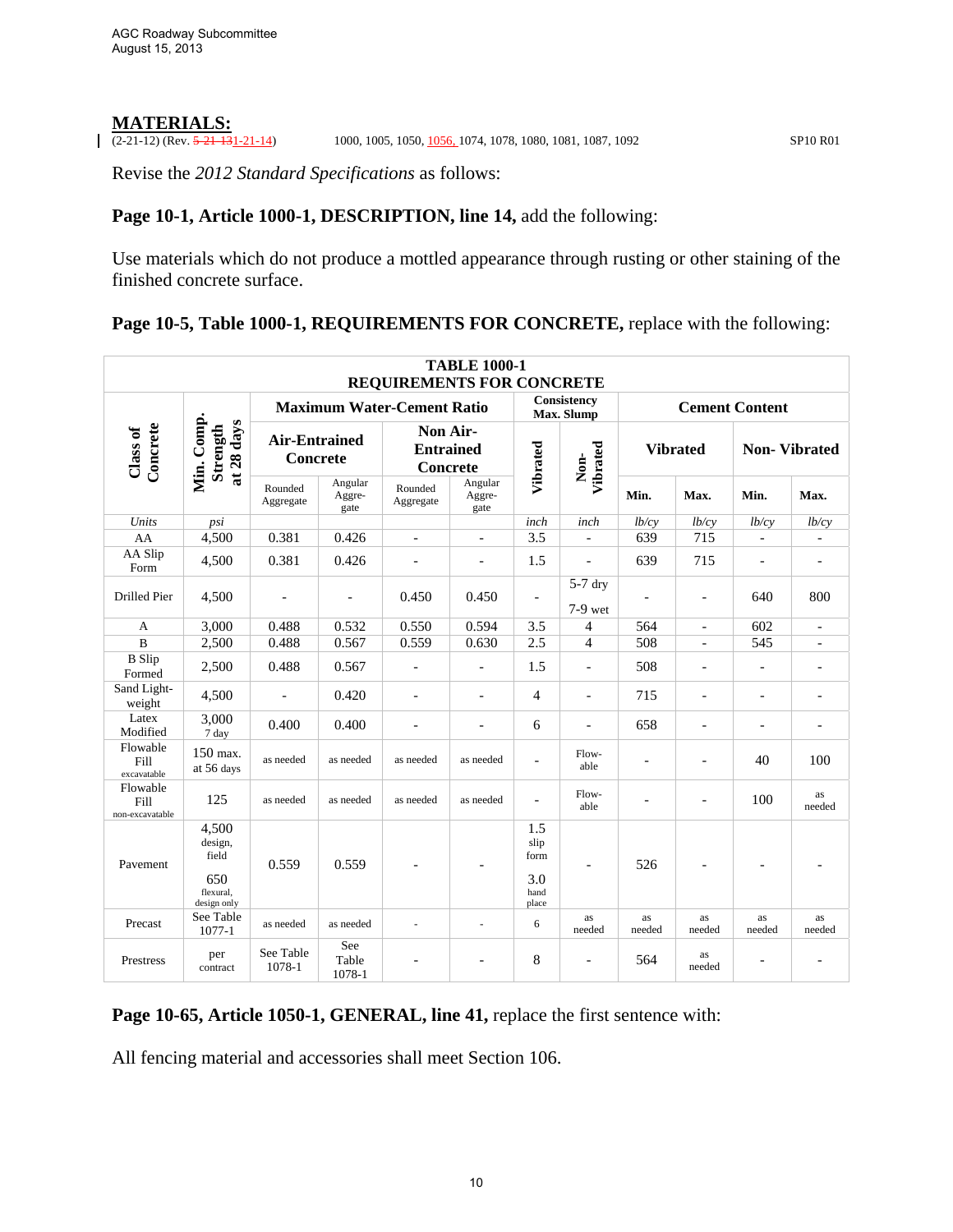$\overline{\phantom{a}}$ 

|                            |                                          |                                                        |                         |                         |                         |                                                                                     | TABLE 1005-1              |               |                |              |                          | <b>AGGREGATE GRADATION - COARSE AGGREGATE</b> |                                                                  |
|----------------------------|------------------------------------------|--------------------------------------------------------|-------------------------|-------------------------|-------------------------|-------------------------------------------------------------------------------------|---------------------------|---------------|----------------|--------------|--------------------------|-----------------------------------------------|------------------------------------------------------------------|
|                            |                                          |                                                        |                         |                         |                         | Percentage of Total by Weight Passing                                               |                           |               |                |              |                          |                                               |                                                                  |
| Size $#$<br>Std.           | ζ.                                       | $\frac{1}{12}$                                         | ゠゙                      | 3/4"                    | 1/2"                    | 3/8"                                                                                | #4                        | 8#            | 01#            | 91#          | 011                      | 007#                                          | Remarks                                                          |
| $\overline{\mathcal{A}}$   | $\overline{5}$                           | $-06$<br>$\overline{0}0$                               | $20 - 55$               | $0 - 15$                | $\mathbf I$             | $\overline{S}$                                                                      | $\mathbf I$               | $\mathbf{I}$  | $\mathbf I$    | $\mathbf{I}$ | $\mathbf{I}$             | $\blacktriangleright$                         | Asphalt Plant Mix                                                |
| 167M                       | $\overline{0}$                           | $95-$<br>$\overline{5}$                                | $\mathbf{r}$            | $35-$<br>$\gtrsim$      | $\mathbf I$             | $0 - 30$                                                                            | $6-5$                     | $\mathbf{r}$  | $\blacksquare$ | $\mathbf{r}$ | $\blacksquare$           | ⋗                                             | Asphalt Plant Mix                                                |
| <b>υ</b>                   | $\mathbf{I}$                             | $\overline{5}$                                         | $-06$<br>$\overline{5}$ | 20-<br>5S               | $0 - 10$                | $0-5$                                                                               | $\mathbf{r}$              | $\mathbf{r}$  | $\mathbf{I}$   | $\mathbf{r}$ | $\mathbf{I}$             | ⋗                                             | AST, Sediment Control Stone                                      |
| 57                         | $\mathbf{I}$                             | $\overline{0}$                                         | 95-<br>100              | $\mathbf{I}$            | 25                      | $\mathbf{I}$                                                                        | $0 - 10$                  | $0 - 5$       | $\mathbf I$    | $\mathbf{I}$ | $\mathbf I$              | ⋗                                             | Sediment Control Stone<br>AST, Str. Concrete,<br>Shoulder Drain, |
| <b>NLS</b>                 | $\mathbf{I}$                             | $\overline{5}$                                         | $95-$<br>$\overline{5}$ | $\mathbf{I}$            | $25 + 42$               | $\mathbf{I}$                                                                        | $0 - 10$                  | $0 - 5$       | $\mathbf{I}$   | $\mathbf{I}$ | $\mathbf{I}$             | ⋗                                             | AST, Concrete Pavement                                           |
| <b>PM</b>                  | $\mathbf{I}$                             | Ť.                                                     | $\overline{0}0$         | $-06$<br>$\overline{5}$ | $50-$<br>55             | $0 - 20$                                                                            | $8 - 0$                   | r.            | f.             | $\mathbf{I}$ | T.                       | ⋗                                             | AST                                                              |
| $\overline{67}$            | $\mathbf{I}$                             | $\mathbf{I}$                                           | $\overline{5}$          | $-06$<br>$\overline{5}$ | T,                      | $20 - 52$                                                                           | $0 - 10$                  | $6-5$         | $\mathbf{I}$   | $\mathbf{I}$ | $\mathbf I$              | ⋗                                             | AST, Str. Concrete,<br>Asphalt Plant Mix                         |
| <b>N8L</b>                 | $\mathbf{I}$                             | Ť.                                                     | $\mathbf{r}$            | $\overline{5}$          | $-86$<br>$\overline{5}$ | $\overline{5}$<br>$75-$                                                             | $\frac{20}{45}$           | $0 - 15$      | $\mathbf{L}$   | $\mathbf{r}$ | $\mathbf{I}$             | ⋗                                             | Str. Conc, Weep Hole Drains<br>Asphalt Plant Mix, AST,           |
| I4M                        | $\mathbf{I}$                             | $\mathbf{I}$                                           | $\mathbf{I}$            | $\mathbf{I}$            | $\mathbf I$             | $\overline{5}$                                                                      | $35-$<br>$\gtrsim$        | 5-20          | $\mathbf{I}$   | $0 - 8$      | $\mathbf{I}$             | ⋗                                             | AST, Weep Hole Drains.<br>Asphalt Plant Mix.<br>Str. Concrete    |
| $\circ$                    | $\mathbf{I}$                             | $\mathbf{I}$                                           | $\mathbf{r}$            | $\mathbf{I}$            |                         | $\overline{5}$                                                                      | $-58$<br>$\overline{100}$ | $\frac{5}{6}$ |                | $0 - 10$     | $\mathbf{L}$             | ⋗                                             | $\Delta \text{ST}$                                               |
| <b>ABC</b>                 | $\mathbf{I}$                             | $\overline{0}0$                                        | $75 - 97$               | $\mathbf{I}$            | $55 - 20$               | $\mathbf{I}$                                                                        | 35-<br>55                 | $\mathbf{I}$  | $25 + 42$      | $\mathbf{I}$ | $30\,$<br>$\overline{4}$ | $\frac{4}{12}$ <sup>4</sup>                   | Aggregate Base Course.<br>Aggregate Stabilization                |
| <b>ABC</b><br>$\mathbf{S}$ | $\mathbf{I}$                             | $\overline{5}$                                         | 75-                     | $\mathbf{I}$            | $45 - 79$               | $\mathbf{I}$                                                                        | 56                        | $\mathbf{I}$  | $O -$          | $\mathbf I$  | $\mathbf I$              | $0\text{--}^{\text{B}}$                       | Maintenance Stabilization                                        |
| $weight^C$<br>Light-       | $\mathbf{r}$                             | $\mathbf{I}$                                           | $\bar{\mathbf{I}}$      | $\mathbf I$             | $\overline{0}0$         | $-08$<br>$\overline{5}$                                                             | $2^1$                     | $0 - 20$      | $\mathbf{I}$   | $0 - 10$     | $\mathbf I$              | $0 - 2.5$                                     | AST                                                              |
|                            | $\mathbf{B}$ C.<br>$\blacktriangleright$ | See Subarticle 1005-4(B).<br>See Subarticle 1005-4(A). |                         |                         |                         | For Lightweight Aggregate used in Structural Concrete, see Subarticle 1014-2(E)(6). |                           |               |                |              |                          |                                               |                                                                  |

**Page 10-23, Table 1005-1, AGGREGATE GRADATION-COARSE AGGREGATE,** replace with the following:

**Page 10-73, Article 1056-1 DESCRIPTION, lines 7-8**, delete the first sentence of the second paragraph and replace with the following:

Use geotextile fabrics that are on the NCDOT Approved Products List.

Page 10-73, Article 1056-2 HANDLING AND STORING, line 17, replace "mechanically stabilized earth (MSE) wall faces" with "temporary wall faces".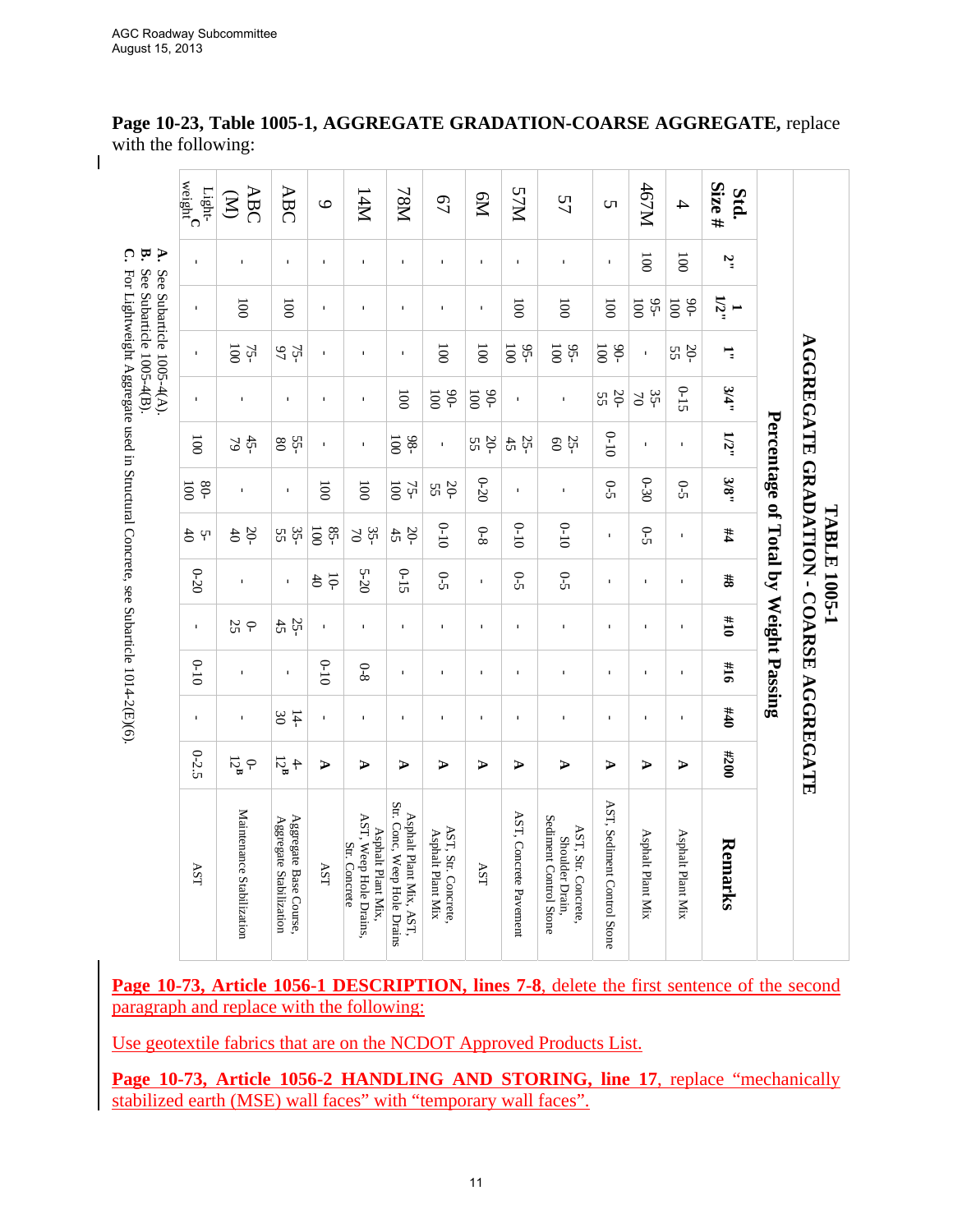**Page 10-74, TABLE 1056-1 GEOTEXTILE REQUIREMENTS**, replace table with the following:

|                                                                   |                                              |                                     | <b>TABLE 1056-1</b><br><b>GEOTEXTILE REQUIREMENTS</b> |                                     |                                                                                 |                                  |
|-------------------------------------------------------------------|----------------------------------------------|-------------------------------------|-------------------------------------------------------|-------------------------------------|---------------------------------------------------------------------------------|----------------------------------|
|                                                                   |                                              |                                     | <b>Requirement (MARV<sup>A</sup>)</b>                 |                                     |                                                                                 |                                  |
| <b>Property</b>                                                   | <b>Type 1</b>                                | <b>Type 2</b>                       | <b>Type <math>3^B</math></b>                          | <b>Type 4</b>                       | <b>Type 5<sup>C</sup></b>                                                       | <b>Test</b>                      |
| <b>Typical</b>                                                    | <b>Shoulder</b>                              | <b>Under</b>                        | <b>Temporary</b>                                      | Soil                                | <b>Temporary</b>                                                                | <b>Method</b>                    |
| <b>Application</b>                                                | <b>Drains</b>                                | <b>Rip Rap</b>                      | <b>Silt Fence</b>                                     | Stabilization                       | Walls                                                                           |                                  |
| Elongation<br>(MD & CD)                                           | $\geq 50\%$                                  | $\geq 50\%$                         | $\leq 25\%$                                           | $< 50\%$                            | $< 50\%$                                                                        | <b>ASTM</b><br>D4632             |
| <b>Grab Strength</b><br>(MD & CD)                                 |                                              |                                     | 100 lb                                                |                                     | Ξ                                                                               | <b>ASTM</b><br>D4632             |
| <b>Tear Strength</b><br>(MD & CD)                                 | Table $1^{\mathbf{D}}$ ,<br>Class 3          | Table $1^{\mathbf{D}}$ ,<br>Class 1 | Ξ                                                     | Table $1^{\mathbf{D}}$ ,<br>Class 3 | Ξ                                                                               | <b>ASTM</b><br>D4533             |
| Puncture<br><b>Strength</b>                                       |                                              |                                     | $\bar{\Xi}$                                           |                                     | $\bar{\Xi}$                                                                     | <b>ASTM</b><br>D6241             |
| <b>Ultimate</b><br><b>Tensile</b><br><b>Strength</b><br>(MD & CD) |                                              | Ξ                                   | Ξ                                                     |                                     | 2,400 lb/ft<br><i>(unless</i> )<br>required<br>otherwise<br>in the<br>contract) | <b>ASTM</b><br>D <sub>4595</sub> |
| Permittivity                                                      |                                              | Table $2^{\mathbf{D}}$ ,            |                                                       |                                     | $0.20 \text{ sec}^{-1}$                                                         | <b>ASTM</b><br>D4491             |
| Apparent<br><b>Opening Size</b>                                   | 15% to 50%<br>in Situ Soil                   |                                     | Table $7^{\mathrm{D}}$                                | Table $5^D$                         | No. $30^{\rm E}$                                                                | <b>ASTM</b><br>D4751             |
| <b>UV Stability</b><br>(Retained<br>Strength)                     |                                              | Passing No. 200 <sup>E</sup>        |                                                       |                                     | <u>70%</u>                                                                      | <b>ASTM</b><br>D <sub>4355</sub> |
|                                                                   | A. MARV does not apply to elongation         |                                     |                                                       |                                     |                                                                                 |                                  |
|                                                                   | <b>B.</b> Minimum roll width of 36" required |                                     |                                                       |                                     |                                                                                 |                                  |

**C.** Minimum roll width of 13 ft required

**D.** AASHTO M 288

**E.** US Sieve No. per AASHTO M 92

Page 10-115, Subarticle 1074-7(B), Gray Iron Castings, lines 10-11, replace with the first two sentences with the following:

Supply gray iron castings meeting all facets of AASHTO M 306 excluding proof load. Proof load testing will only be required for new casting designs during the design process, and conformance to M306 loading (40,000 lbs.) will be required only when noted on the design documents.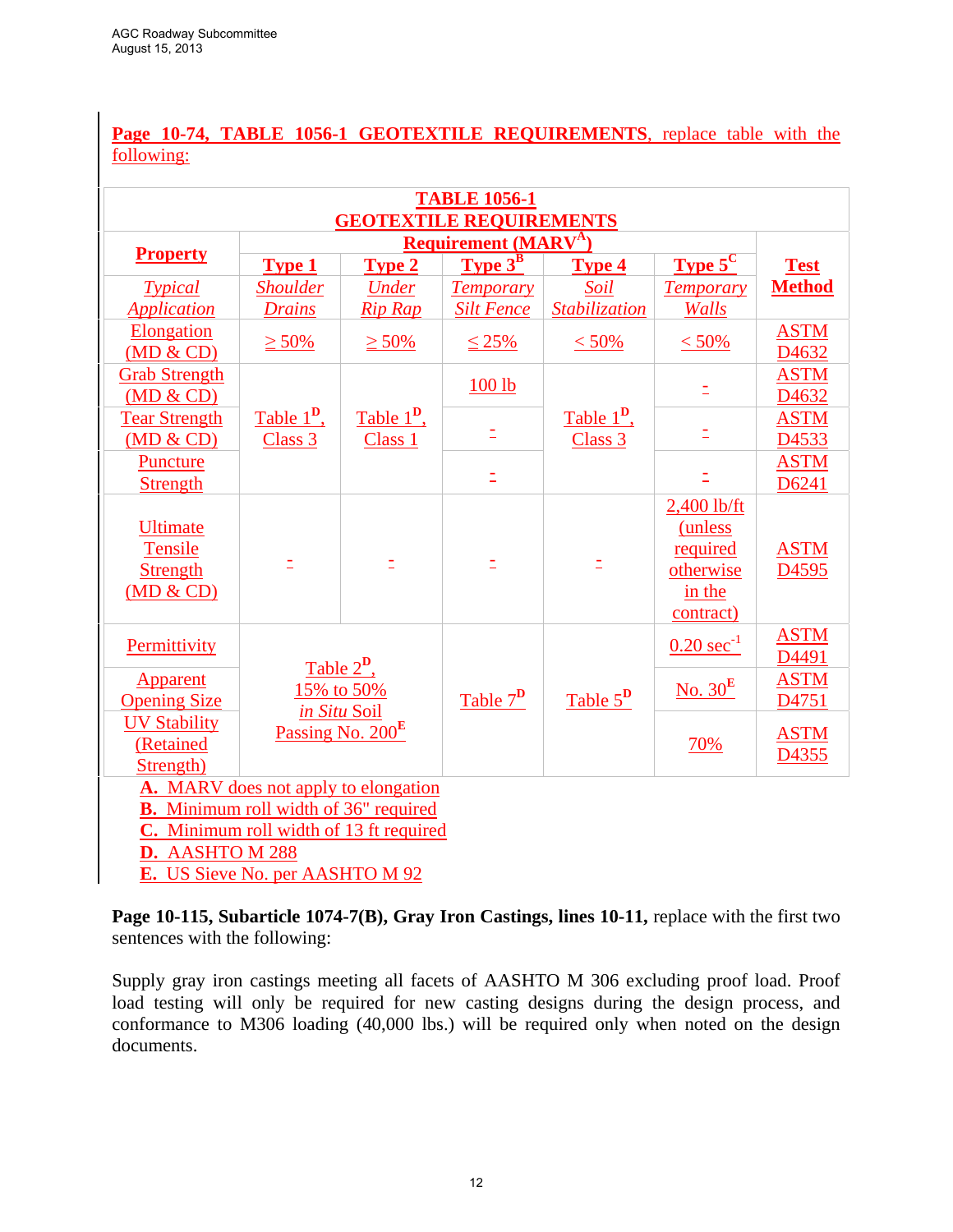| <b>TABLE 1078-1</b><br><b>REQUIREMENTS FOR CONCRETE</b> |                                                                      |                                                                                     |
|---------------------------------------------------------|----------------------------------------------------------------------|-------------------------------------------------------------------------------------|
| <b>Property</b>                                         | 28 Day Design<br>Compressive<br><b>Strength</b><br>6,000 psi or less | <b>28 Day Design</b><br>Compressive<br><b>Strength</b><br>greater than<br>6,000 psi |
| Maximum Water/Cementitious Material Ratio               | 0.45                                                                 | 0.40                                                                                |
| Maximum Slump without HRWR                              | 3.5"                                                                 | 3.5"                                                                                |
| Maximum Slump with HRWR                                 | 8"                                                                   | 8"                                                                                  |
| Air Content (upon discharge into forms)                 | $5 + 2\%$                                                            | $5 + 2\%$                                                                           |

**Page 10-126, Table 1078-1, REQUIREMENTS FOR CONCRETE,** replace with the following:

**Page 10-151, Article 1080-4 Inspection and Sampling, lines 18-22,** replace (B), (C) and (D) with the following:

- (B) At least 3 panels prepared as specified in 5.5.10 of AASHTO M 300, Bullet Hole Immersion Test.
- (C) At least 3 panels of 4"x6"x1/4" for the Elcometer Adhesion Pull Off Test, ASTM D4541.
- (D) A certified test report from an approved independent testing laboratory for the Salt Fog Resistance Test, Cyclic Weathering Resistance Test, and Bullet Hole Immersion Test as specified in AASHTO M 300.
- (E) A certified test report from an approved independent testing laboratory that the product has been tested for slip coefficient and meets AASHTO M253, Class B.

**Page 10-162, Subarticle 1081-1(A) Classifications, lines 4-7,** delete the second and third sentences of the description for Type 3A.

**Page 10-162, Subarticle 1081-1(B) Requirements, lines 26-30, replace the second paragraph** with the following:

For epoxy resin systems used for embedding dowel bars, threaded rods, rebar, anchor bolts and other fixtures in hardened concrete, the manufacturer shall submit test results showing that the bonding system will obtain 125% of the specified required yield strength of the fixture. Furnish certification that, for the particular bolt grade, diameter and embedment depth required, the anchor system will not fail by adhesive failure and that there is no movement of the anchor bolt. For certification and anchorage, use 3,000 psi as the minimum Portland cement concrete compressive strength used in this test. Use adhesives that meet Section 1081.

List the properties of the adhesive on the container and include density, minimum and maximum temperature application, setting time, shelf life, pot life, shear strength and compressive strength.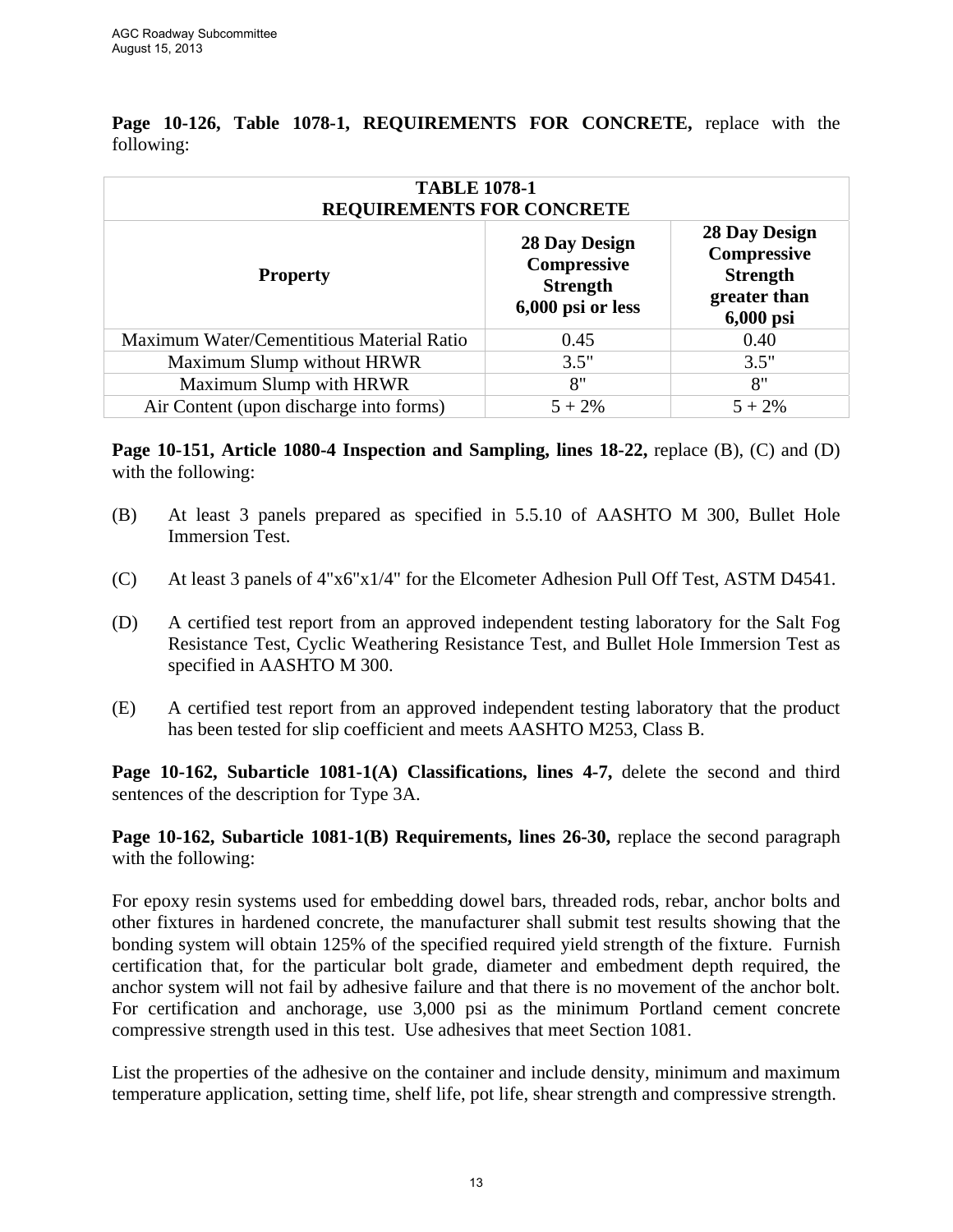**Page 10-169, Subarticle 1081-3(G) Anchor Bolt Adhesives,** delete this subarticle.

**Page 10-179, Subarticle 1087-4(A) Composition, lines 39-41**, replace the third paragraph with the following:

All intermixed and drop-on glass beads shall not contain more than 75 ppm arsenic or 200 ppm lead.

**Page 10-180, Subarticle 1087-4(B) Physical Characteristics, line 8**, replace the second paragraph with the following:

All intermixed and drop-on glass beads shall comply with NCGS § 136-30.2 and 23 USC § 109(r).

**Page 10-181, Subarticle 1087-7(A) Intermixed and Drop-on Glass Beads, line 24**, add the following after the first paragraph:

Use X-ray Fluorescence for the normal sampling procedure for intermixed and drop-on beads, without crushing, to check for any levels of arsenic and lead. If any arsenic or lead is detected, the sample shall be crushed and repeat the test using X-ray Fluorescence. If the X-ray Fluorescence test shows more than a LOD of 5 ppm, test the beads using United States Environmental Protection Agency Method 6010B, 6010C or 3052 for no more than 75 ppm arsenic or 200 ppm lead.

**Page 10-204, Subarticle 1092-2(A) Performance and Test Requirements,** replace **Table 1092-3 Minimum Coefficient of Retroreflection for NC Grade A** with the following:

|                                      |                                      | (Candelas Per Lux Per Square Meter) |        | <b>TABLE 1092-3</b> |     |                | <b>MINIMUM COEFFICIENT OF RETROREFLECTION FOR NC GRADE A</b> |                              |
|--------------------------------------|--------------------------------------|-------------------------------------|--------|---------------------|-----|----------------|--------------------------------------------------------------|------------------------------|
| <b>Observation</b><br>Angle, degrees | <b>Entrance</b><br>Angle,<br>degrees | White                               | Yellow | Green               | Red | Blue           | <b>Fluorescent</b><br><b>Yellow Green</b>                    | <b>Fluorescent</b><br>Yellow |
| 0.2                                  | $-4.0$                               | 525                                 | 395    | 52                  | 95  | 30             | 420                                                          | 315                          |
| 0.2                                  | 30.0                                 | 215                                 | 162    | 22                  | 43  | 10             | 170                                                          | 130                          |
| 0.5                                  | $-4.0$                               | 310                                 | 230    | 31                  | 56  | 18             | 245                                                          | 185                          |
| 0.5                                  | 30.0                                 | 135                                 | 100    | 14                  | 27  | 6              | 110                                                          | 81                           |
| 1.0                                  | $-4.0$                               | 120                                 | 60     | 8                   | 16  | 3.6            | 64                                                           | 48                           |
| 1.0                                  | 30.0                                 | 45                                  | 34     | 4.5                 | 9   | $\overline{2}$ | 36                                                           | 27                           |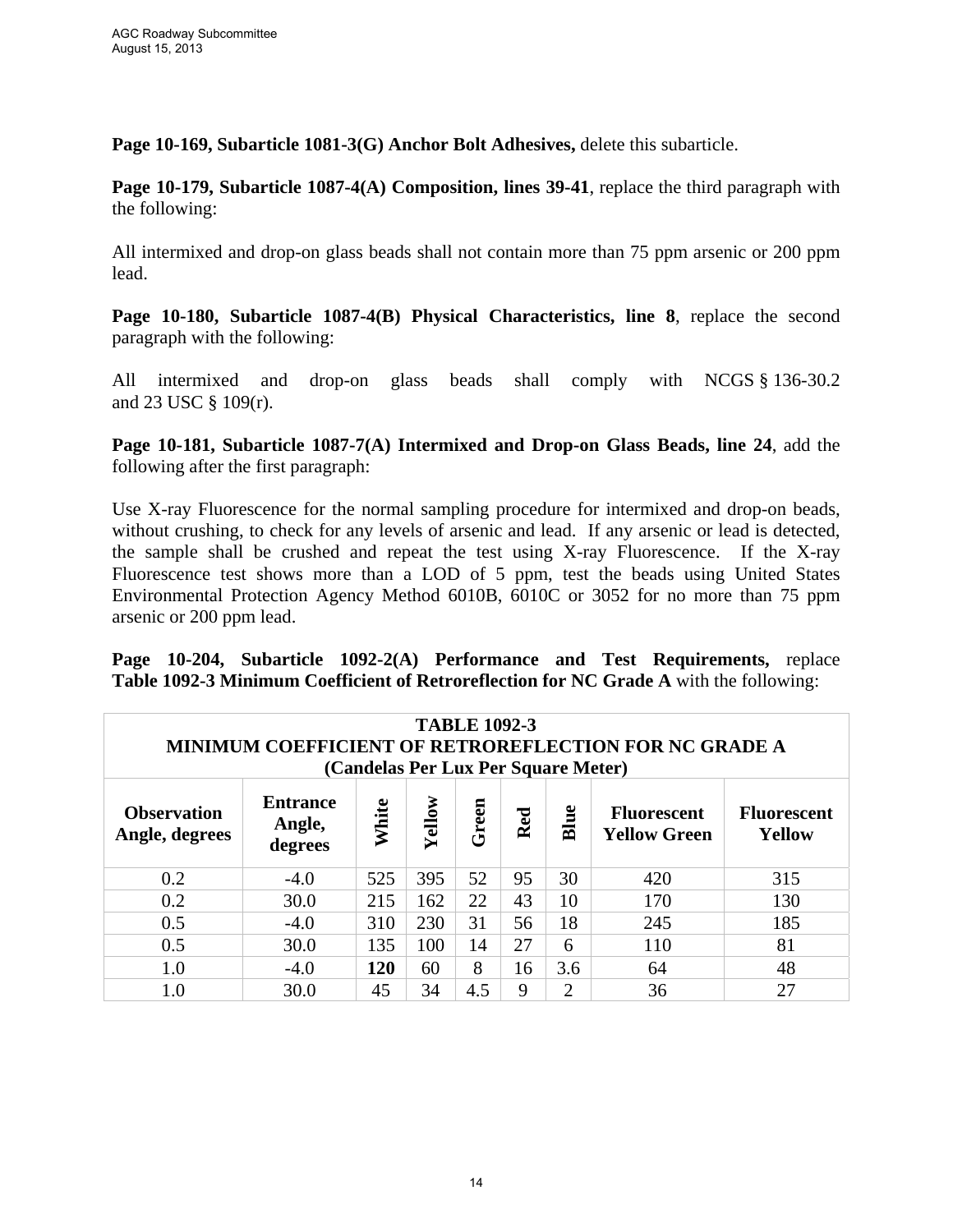

# STATE OF NORTH CAROLINA DEPARTMENT OF TRANSPORTATION

PAT MCCRORY ANTHONY J. TATA GOVERNOR SECRETARY **GOVERNOR SECRETARY** SECRETARY

July 9, 2013

| Memorandum To: | <b>Division Engineers</b>                                           |  |
|----------------|---------------------------------------------------------------------|--|
| From:          | Christopher A. Peoples, PE CHLAP<br><b>State Materials Engineer</b> |  |
| Subject:       | Acceptance of Geosynthetics on Projects                             |  |

In 2006, the Department started requiring Geosynthetic Products to be evaluated by the AASHTO Nation Transportation Product Evaluation Program (NTPEP). In lieu of accepting test results provided by the manufacturers in catalogs, NTPEP published independent tests on Geosynthetics which States can use to qualify the products for specific uses.

The information provided by NTPEP was used by the Department to establish the approved product list for geotextile materials which is published online at the following site:

https://apps.dot.state.nc.us/vendor/approvedproducts/

On that site users can select "Geotextile" in the "Product Group" and click "Search" for a complete list of approved products along with the categories they are approved for.

This year, the NTPEP process was expanded to include manufacturer audits as well as independent testing. The new program provides States with added assurance that materials supplied will meet quality standards by conducting regular on-site audits. During the implementation of the new program, NCDOT will continue to accept geosynthetics that have only been evaluated by NTPEP (i.e., the manufacturer/supplier has not yet been audited). On January 1, 2014, the NCDOT will begin requiring geosynthetic providers to have a current evaluation and a current successful audit in order to remain on the approved list.

If you have any questions about this change, please contact Mr. C. K. Su at 919-329-4150.

CAP/cks

Ec: R. E. Greene, PE R. A. Hancock, PE J. L. Pilipchuck, LG, PE Division Construction Engineers J. E. Cowsert, PE Resident Engineers

TELEPHONE: 919-329-4000 FAX 919-733-8742

**LOCATION:**  1801 BLUE RIDGE ROAD RALEIGH NC 27607

WEBSITE: WWW.NCDOT.GOV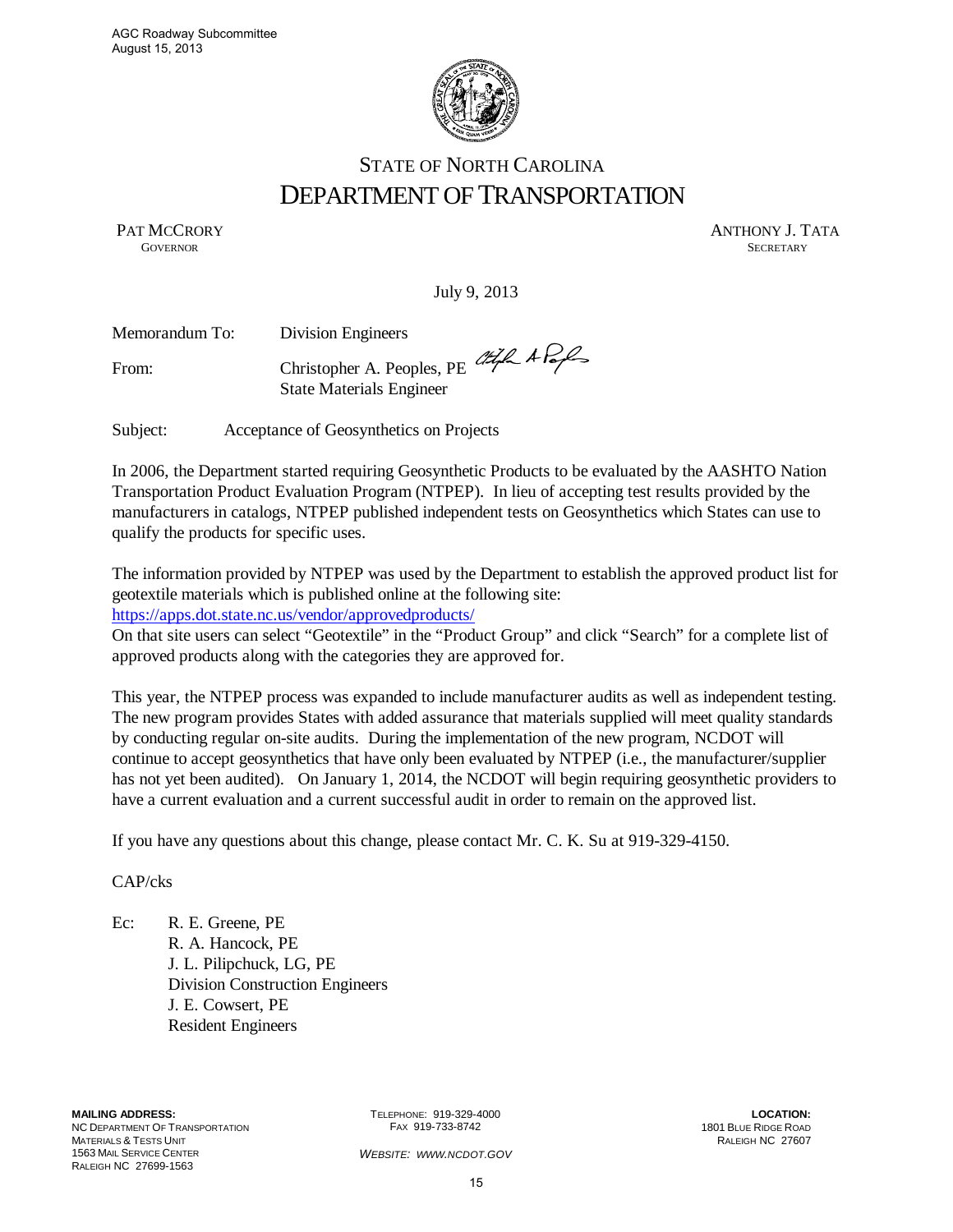

#### **I. INSTRUCTIONS**

GEOTEXTILE CHECKLIST

- 1. All Type 1-5 and Pavement Stabilization Geotextiles used on NCDOT projects let after January 1, 2014 must be on the Department's Approved Products List (APL). See Geosynthetics provision (No. SP10  $\frac{R??}{?}$ ) available from: connect.ncdot.gov/resources/Specifications/Pages/Specifications-and-Special-Provisions.aspx
- 2. Any person or company submitting a geotextile product to the NCDOT for possible inclusion on the NCDOT APL shall follow the instructions and requirements outlined below as well as send a completed Product Evaluation Program Application to productevaluation@ncdot.gov.
- 3. Questions regarding the evaluation process should be directed to **productevaluation@ncdot.gov**.
- 4. One Product Evaluation Program Application may be submitted for each Geotextile product line or series. However, in the product description portion of the application, please list all Geotextile products (models) in the product line along with the specific types each model is being submitted for (i.e. Type 1, Type 2, Type 3, Type 4, Type 5, or Pavement Stabilization).
- 5. Once the PEP Application has been processed, a Letter of Acknowledgment will be sent. Details regarding a sample submission will be included in the letter as well as the product's NCDOT tracking number. This sample will be for visual inspection only, so there is no specific size requirement.

#### **II. SUPPLEMENTAL REQUIREMENTS**

- 1. All Geotextile prime manufacturers and private labeler suppliers submitting Geotextiles for possible inclusion on the APL must maintain a current NTPEP audit status of "Compliant" as shown in NTPEP's list of participating Geotextile manufacturers. In order to be "Compliant", all the requirements in the NTPEP's Project Work Plan for Geotextiles must be adhered to.
- 2. Geotextile products must meet Article 4.1 of AASHTO M 288 and shall meet or exceed the NCDOT Geotextile material requirements. The requirements for Type 1-5 Geotextiles are located in Section 1056 (Table 1056-1) of the NCDOT 2012 Standard Specifications.
- 3. Pavement Stabilization Geotextiles shall meet or exceed the requirements outlined in the NCDOT Geotechnical Engineering Unit's "2012\_Roadway – Geotextile for Pavement Stabilization" Standard Provision No. 13.
- 4. Acceptable Type 1-5 and Pavement Stabilization Geotextiles with a current NTPEP evaluation defined as having data in the NTPEP DataMine will be assigned a status of "Approved". (Previous data from earlier NTPEP reports will not be considered current.) Acceptable Type 5 and Pavement Stabilization Geotextiles without a current NTPEP evaluation will be assigned a status of "Approved for Provisional Use" provided another Geotextile product from the same product line or series is approved. Type 1-4 Geotextiles without a current NTPEP evaluation will not be approved. On the PEP Application, please provide the corresponding NTPEP identification number for each Geotextile product or series.
- 5. Only NTPEP data will be used for review of geotextiles with a current NTPEP evaluation except when NTPEP does not test for a property (e.g., wide width tensile strength). For laboratory data not available from NTPEP, the Geotextile product must be tested by a laboratory accredited by the Geosynthetic Accreditation Institute (GAI) to perform the specific test method. A list of GAI accredited laboratories with their accredited test methods is available from http://www.geosynthetic-institute.org/gai/lab.htm. Laboratory data should not be more than 3 years old but older data may be accepted provided the Geotextile product has not changed since tested.
- 6. If a specific Geotextile product has not been tested for UV Stability, representative UV test data from the NTPEP DataMine for that Geotextile product line or series may be used for review provided the mass per unit area of the specific geotextile is greater than that of the geotextile used for the representative UV testing.